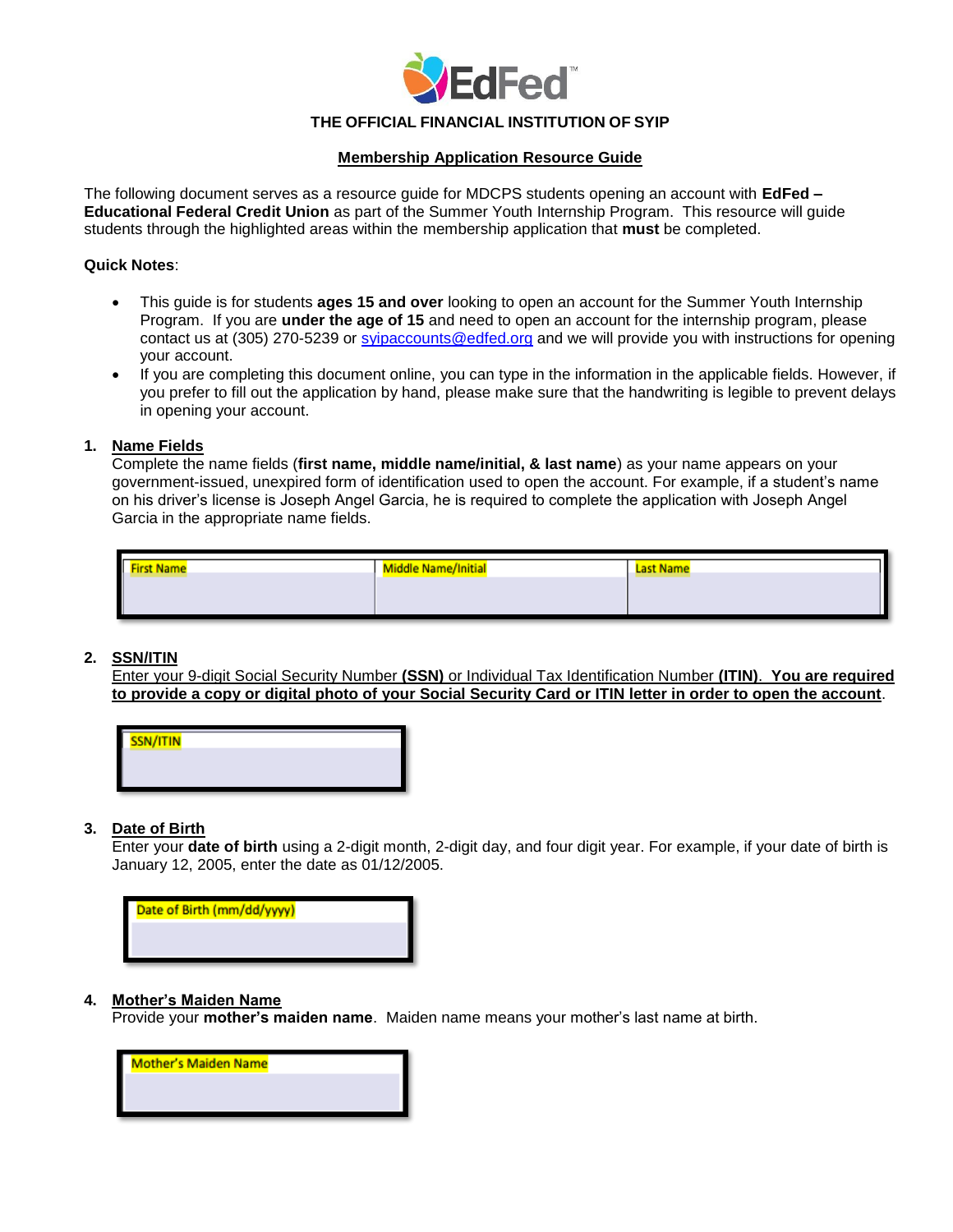# **5. Phone Number Fields**

Provide **at least one** valid phone number. It is important you provide the best number to contact you in case we have questions about your application. Enter N/A for any field that does not apply.

| <b>Home Phone Number</b> | <b>Cell Phone Number</b> | <b>Work Phone Number</b> |
|--------------------------|--------------------------|--------------------------|
| I                        |                          |                          |
|                          |                          |                          |

#### **6. Email Address**

Provide a **valid email address**.

| <b>Email Address</b> |  |  |
|----------------------|--|--|
|                      |  |  |
|                      |  |  |
|                      |  |  |

## **7. Mailing Address**

Provide your **mailing address**. Be sure to enter the complete address, including apartment or unit number if applicable. We will use this address to send you correspondence, bank statements, and your ATM or debit card if requested.

| <b>Mailing Address</b> | City | <b>State</b><br>__ | Zip Code |
|------------------------|------|--------------------|----------|
|                        |      |                    |          |
|                        |      |                    |          |

If your mailing address is the same as your physical address (the address where you live/reside), you do not need to complete the **Physical Address** section on the application.

IMPORTANT: **The address on your government-issued identification must match your physical address (the address where you live/reside). If it does not match, you will need to provide proof of your physical address (acceptable via M-DCPS student portal).**

# **8. Physical Address (if different from mailing address)**

Provide your **physical address** (address where you live) if the address is different than your mailing address.

| <b>Physical Address (if different from mailing address)</b> | City | State |  |
|-------------------------------------------------------------|------|-------|--|
|                                                             |      |       |  |
|                                                             |      |       |  |

## **9. Products and Services**

Select the **product and services** you would like to receive. All students will automatically receive a savings account, and may request an ATM card and online banking with their savings. If you would like a checking account, you may request a Visa Debit Card (instead of an ATM card) and online banking with your checking.

| I authorize the following products and services to be opened: |                 |                 |                                                  |                       |  |
|---------------------------------------------------------------|-----------------|-----------------|--------------------------------------------------|-----------------------|--|
| $\boxtimes$ SAVINGS                                           | <b>CHECKING</b> | <b>ATM CARD</b> | <b>DEBIT CARD</b><br>(Checking Account required) | <b>ONLINE BANKING</b> |  |

## **10. Employee ID#/Student ID#**

Each student must provide his/her M-DCPS student ID number in this field.

| <b>Employee ID # / Student ID#</b> |  |  |
|------------------------------------|--|--|
|                                    |  |  |
|                                    |  |  |